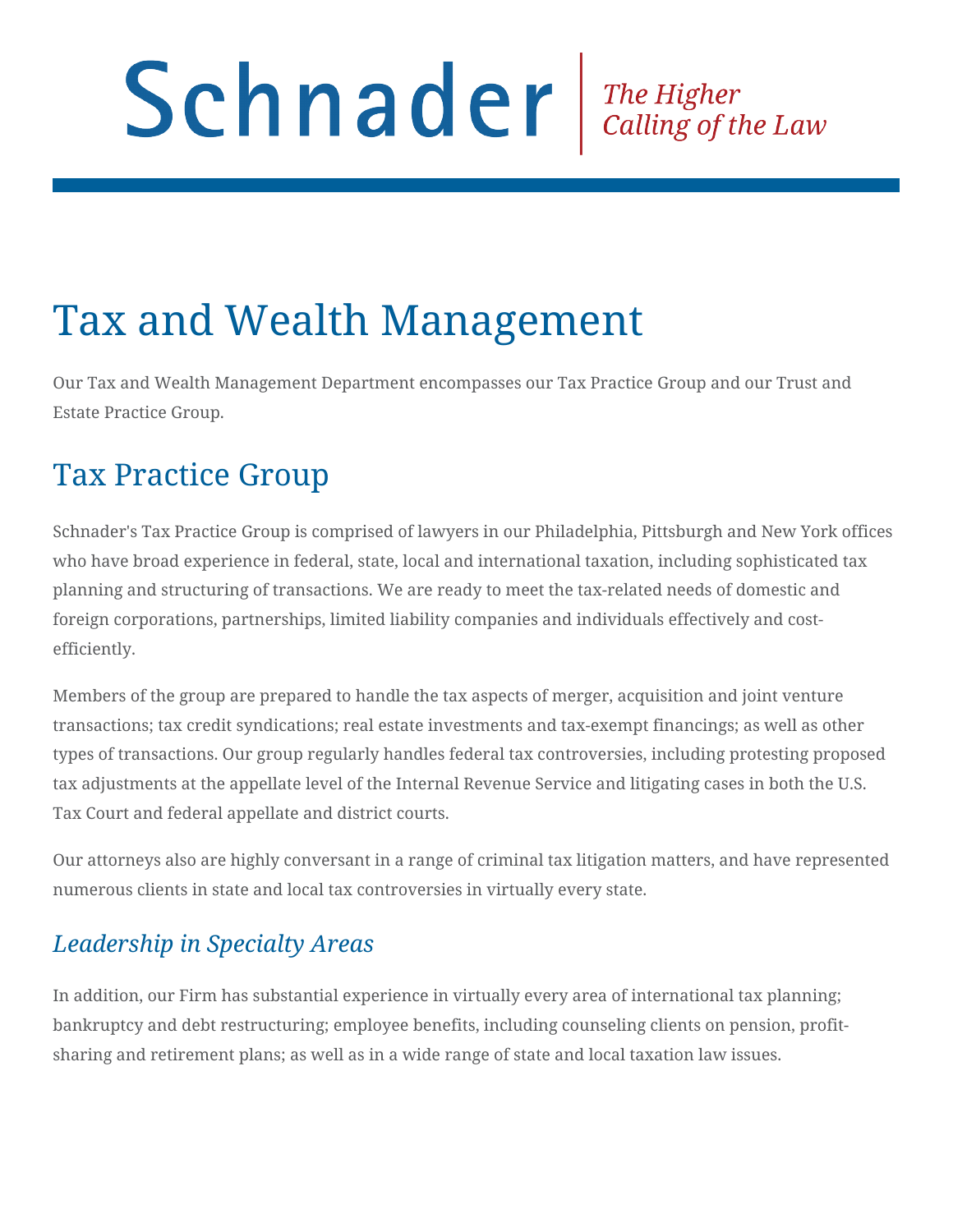#### *Our Attorneys*

We understand that providing sophisticated advice and assistance requires an understanding of our clients' business objectives and long-term goals. In each of the areas in which we practice, our lawyers make it their business to know and understand clients' priorities, and are experienced in crafting advice and recommendations to fit those priorities.

Our attorneys have worked closely with clients in the following substantive areas:

- Choice of entity
- Corporate taxation
- Creditors' rights and bankruptcy
- Family law taxation
- E-commerce tax issues
- Employee benefits
- Employee stock ownership plans
- Estate and gift taxation
- Excise and employment taxes
- Executive compensation
- Exempt organizations
- Individual taxation
- International tax
- Leasing
- Like kind exchanges
- Mergers and acquisitions
- Natural resource taxation
- Partnerships/LLCs
- Qualified plans
- S-corporations
- State and local taxation
- Settlements
- Stock options
- Tax accounting
- Tax controversies
- Tax credits
- Tax-exempt financing

The breadth of our experience makes it possible for us to address the full range of tax-related issues that arise in sophisticated business settings.

#### *An Integrated Approach to Practice*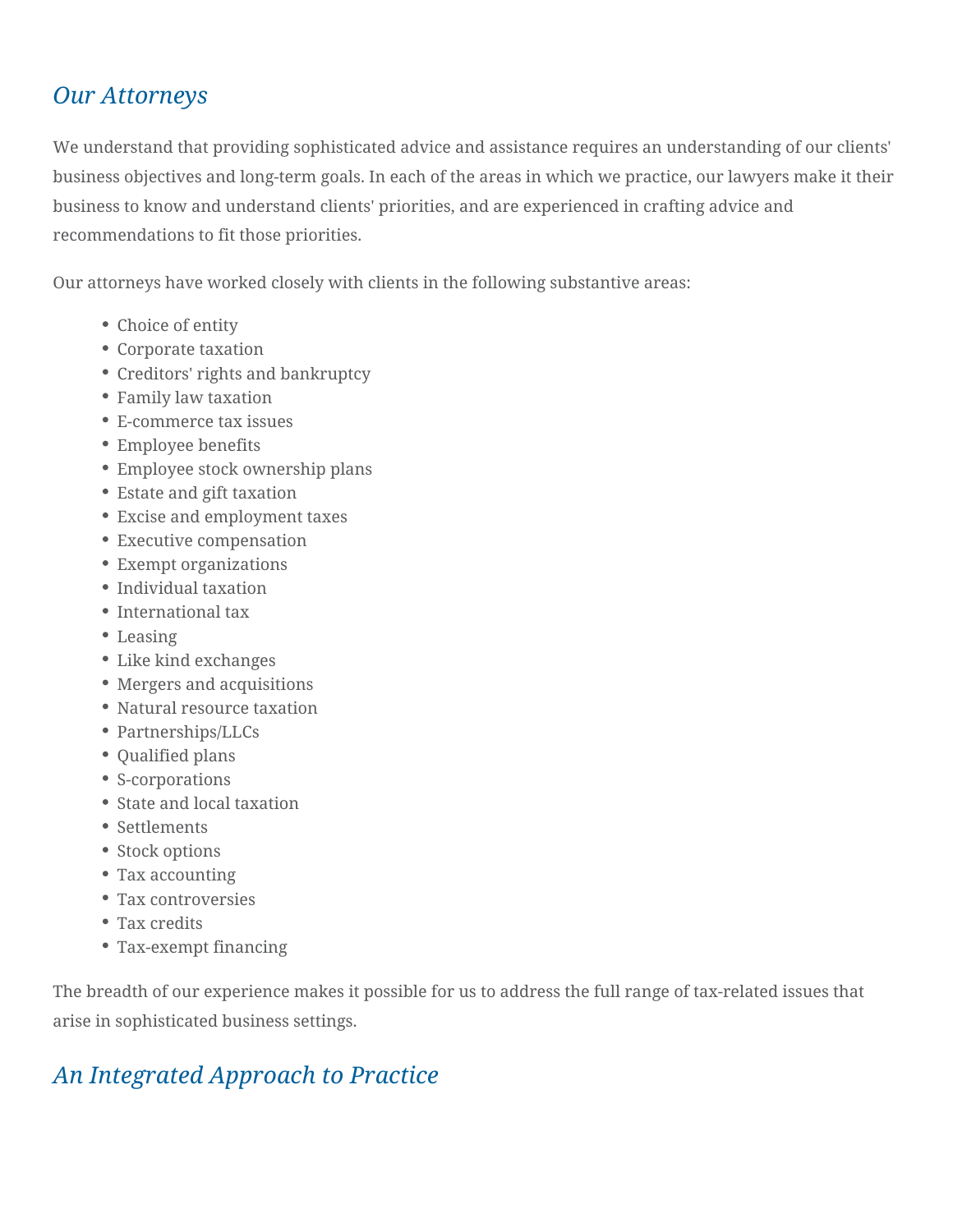Our attorneys provide an integrated set of legal services that weaves together various interrelated subsets of tax law. Examples include:

#### *Mergers, Acquisitions and Joint Venture Transactions*

Our Tax Practice Group has many years of experience in structuring and planning major corporate and partnership transactions, including joint ventures, mergers and acquisitions, divestitures, recapitalizations and leveraged buyouts. We help our clients structure their operations and transactions to take advantage of intricate tax-saving mechanisms.

#### *International Tax Planning*

Our attorneys routinely advise both U.S. and foreign clients on tax planning and the structuring of international transactions, including matters involving foreign investment in the United States, FIRPTA, income tax treaties, foreign tax credits, transfer pricing, cross-border leasing, Euromarket financings, foreign insurance operations and other matters.

#### *Real Estate Taxation*

We are regularly involved in structuring public and private real estate development projects, including tax credit syndications, as well as real estate investment and sales. Our clients include investors, developers, lenders and community development corporations.

#### *Employee Benefits*

Members of the group design and implement tax-qualified pensions and profit-sharing plans and prepare the necessary legal documentation. We counsel employers about the advantages and disadvantages of various types of retirement plans, including their financial, administrative and legal aspects. We design and prepare supplemental executive retirement plans (SERPs), often involving "rabbi trust" and corporateowned or split-dollar life insurance. We also assist in the design, implementation and documentation of stock-option and phantom-stock plans as well as "golden parachute" agreements.

#### *Bankruptcy/Debt Restructuring*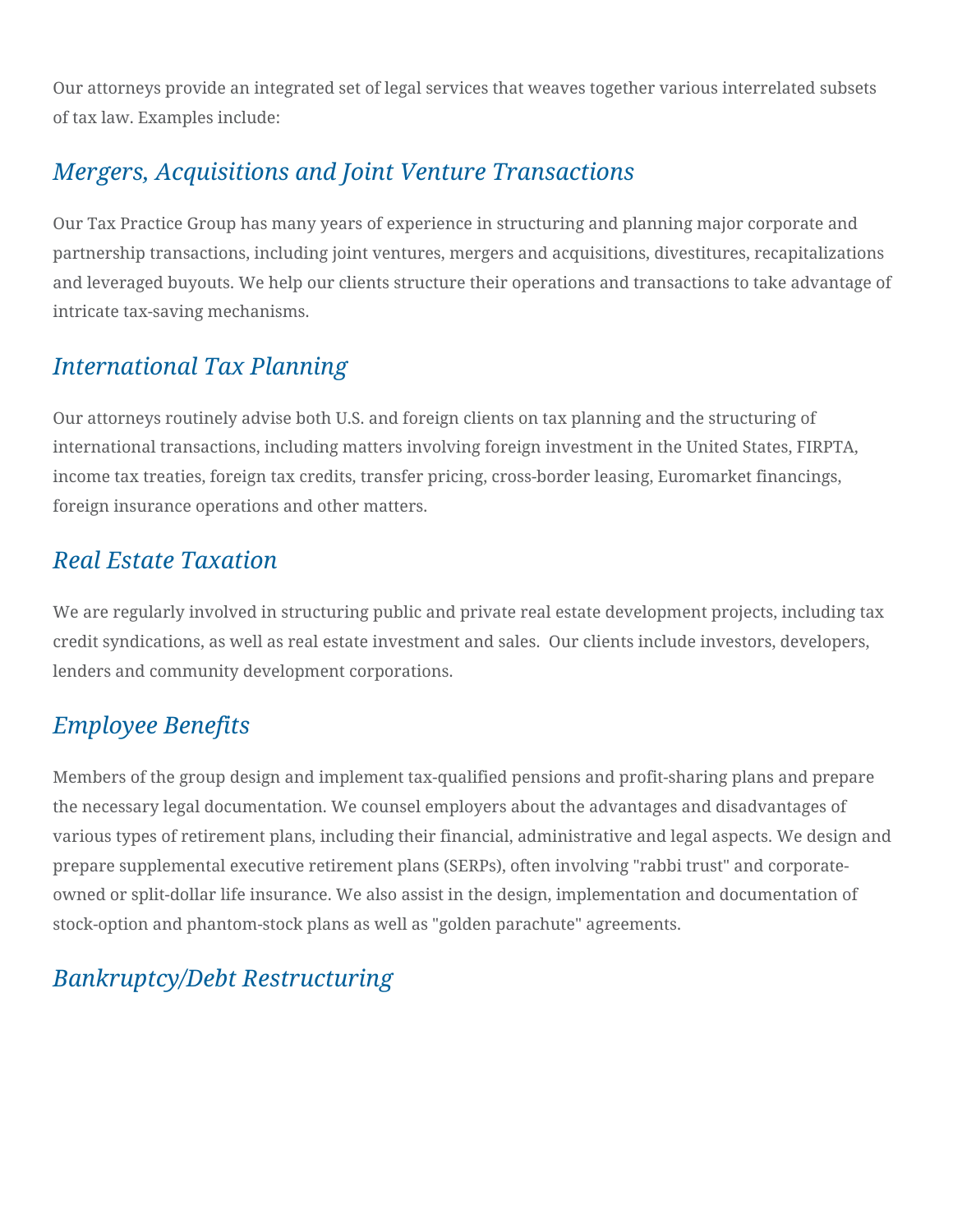Our attorneys advise corporations, partnerships and individuals on unique tax issues that arise in workout and bankruptcy situations, including discharge of indebtedness income issues and income issues pertaining to the use and carryforward of losses and other tax attributes.

#### *Tax-Exempt Financings*

We provide sophisticated advice regarding rebate compliance, change of use, debt modification and related matters involving tax-exempt financing. The Firm acts as underwriters' counsel and special counsel in both large and small tax-exempt financing transactions.

#### *Leveraged Lease and Equipment Financings*

We represent clients in connection with leveraged lease and partnership equipment financings, including aircraft and vessel leasing transactions, asset securitizations and international financings.

#### *State and Local Taxation*

We provide national, state and local tax planning, audit support and response and related services in connection with the structuring and implementation of business reorganization plans, new business ventures and individual business transactions, audits and assessments of all states' income, franchise, gross receipts, sales and use, employment, property, motor fuel, property transfer and other excise taxes. Our attorneys have maintained a tax practice in nearly all 50 states, where they have contacts with state tax administrators.

#### *Our Clients*

The Firm has represented business entities in a broad spectrum of size, location and industry, ranging from large national and multinational clients in the transportation field, to multistate, regional and local clients in the e-commerce, retail, health care and other service industries.

## Trust and Estate Practice Group

#### *Why Choose Schnader?*

The attorneys of the Trust and Estate Group provide sophisticated and expert legal services to high net worth individuals, owners of family businesses, corporate executives, fiduciaries and charitable organizations in a variety of specialized areas. We offer these services in an integrated way, providing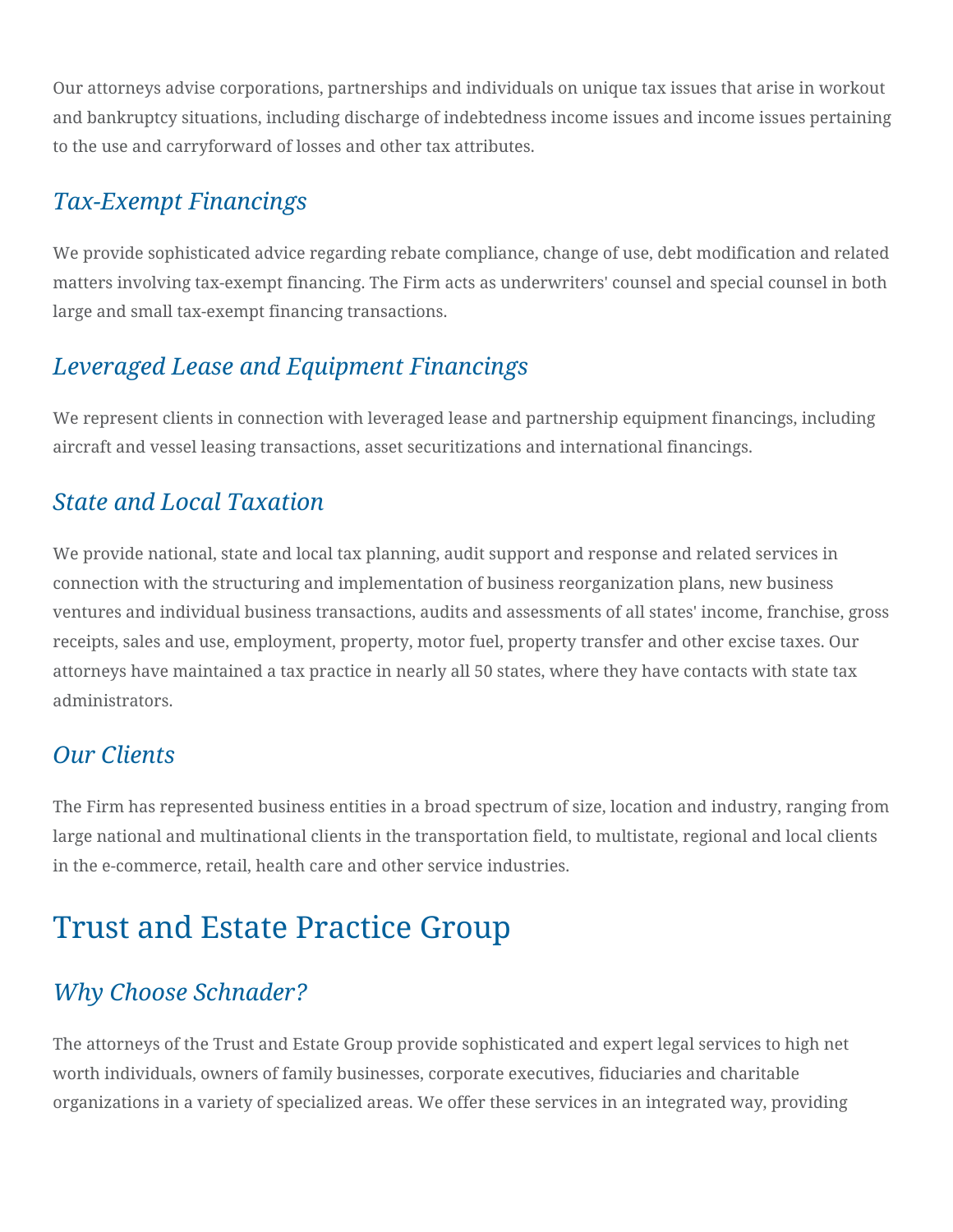personal, focused attention while making use of the broad array of experience available from our litigation and transactional lawyers on a case-by-case basis, as needed.

#### *Estate Planning and Asset Protection*

Our lawyers are experienced in every aspect of sophisticated gift, trust and estate planning. We employ a broad range of techniques that enable us to tailor our clients' estate plans to their specific needs, including but not limited to:

- tax-sensitive wills.
- state-of-the-art trusts (such as QPRT's, GRATs, grantor trusts and revocable trusts),
- family limited partnerships,
- limited liability companies,
- business executives packages, and
- corporate benefits packages.

Moreover, businesses engage us to provide such services to their executives.

We also advise our clients regarding asset protection, planning for the possibility of incapacity and the sensitive area of health care decision-making.

#### *Family Business Planning*

Representation and counseling for owners of family and closely held businesses is an important part of the Trust and Estate Group practice. We help our business clients integrate personal, financial and estate planning with bottom-line needs, including business succession planning and business counseling.

#### *Our Lawyers Understand the Entrepreneur's Perspective*

Our close "partnering" with our entrepreneurial clients is particularly rewarding as we become an important part of their growth, success and ability to overcome obstacles. Our lawyers understand the specific need of small businesses for quick, practical, creative and cost-effective advice. We have the experience to effectively interface with entrepreneurial personalities and communicate in a straightforward way.

Our lawyers are able to draw on the broad range of expert resources within Schnader to provide our entrepreneurial clients with a variety of traditional business services including corporate law, contracts, leases, zoning, land use and other real estate issues and taxes.

We also are leaders in providing legal services in a number of areas that are increasingly affecting small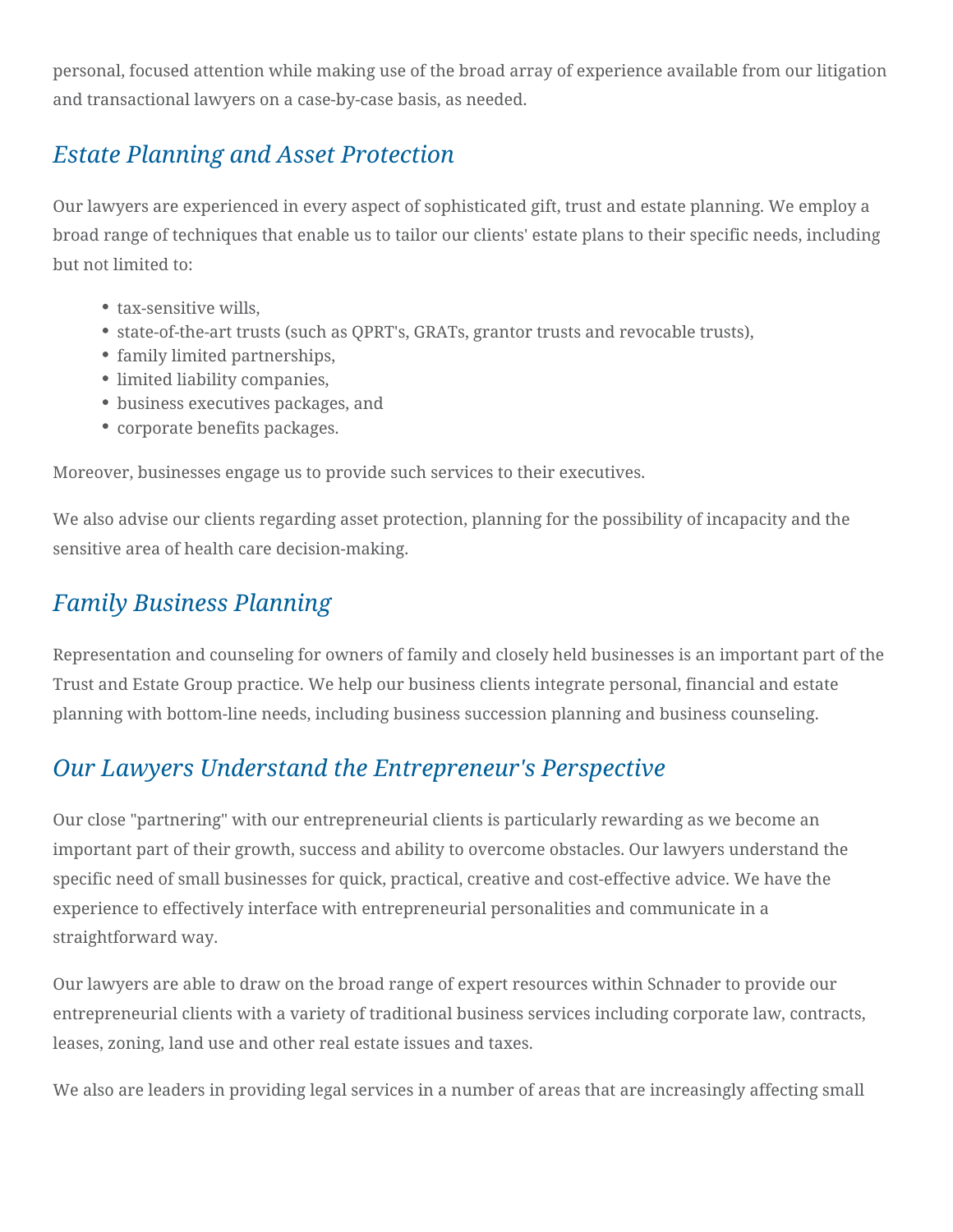businesses and their owners, such as labor and employment relations, employee benefits including pensions and profit sharing, Internet and computer issues and intellectual property such as copyrights and trademarks.

#### *A Wide Spectrum of Dispute Resolution Services*

Schnader lawyers have extensive experience in mediation, arbitration and other alternative dispute resolution, as well as more formal litigation, in areas including banking, lending, creditors' rights, bankruptcy and bidding regulations.

#### *Charitable Planning*

We are highly conversant in the complex area of charitable giving and have extensive experience in the creation of charitable remainder trusts, charitable lead trusts and private foundations. We provide ongoing representation to a variety of private foundations ranging from some of the largest in the country to small family foundations.

We also represent numerous hospitals, schools and other institutions, dealing with a variety of matters including gifts, bequests and planned giving vehicles such as pooled income funds and charitable gift annuities.

#### *Trust and Estate Administration*

Our trust and estate lawyers, together with a team of top-notch fiduciary accountants and paralegals, administer a broad array of significant estates, trusts and private foundations. Our own trust and estate accounting unit handles all administrative details promptly and efficiently. We have developed longstanding relationships with a variety of trust and banking institutions and maintain a custody arrangement for our accounts with a major national bank.

#### *Leadership in the Community*

Schnader's Trust and Estate Group attorneys serve in leadership positions in major bar and professional organizations including:

- American College of Trust and Estate Counsel
- Executive Committee of the Probate and Trust Law Section, Philadelphia Bar Association
- Pennsylvania Joint State Government Committee
- Rules & Practice Committee, Public Interest Law Committee, and Tax Committee of the Probate and Trust Law Section, Philadelphia Bar Association